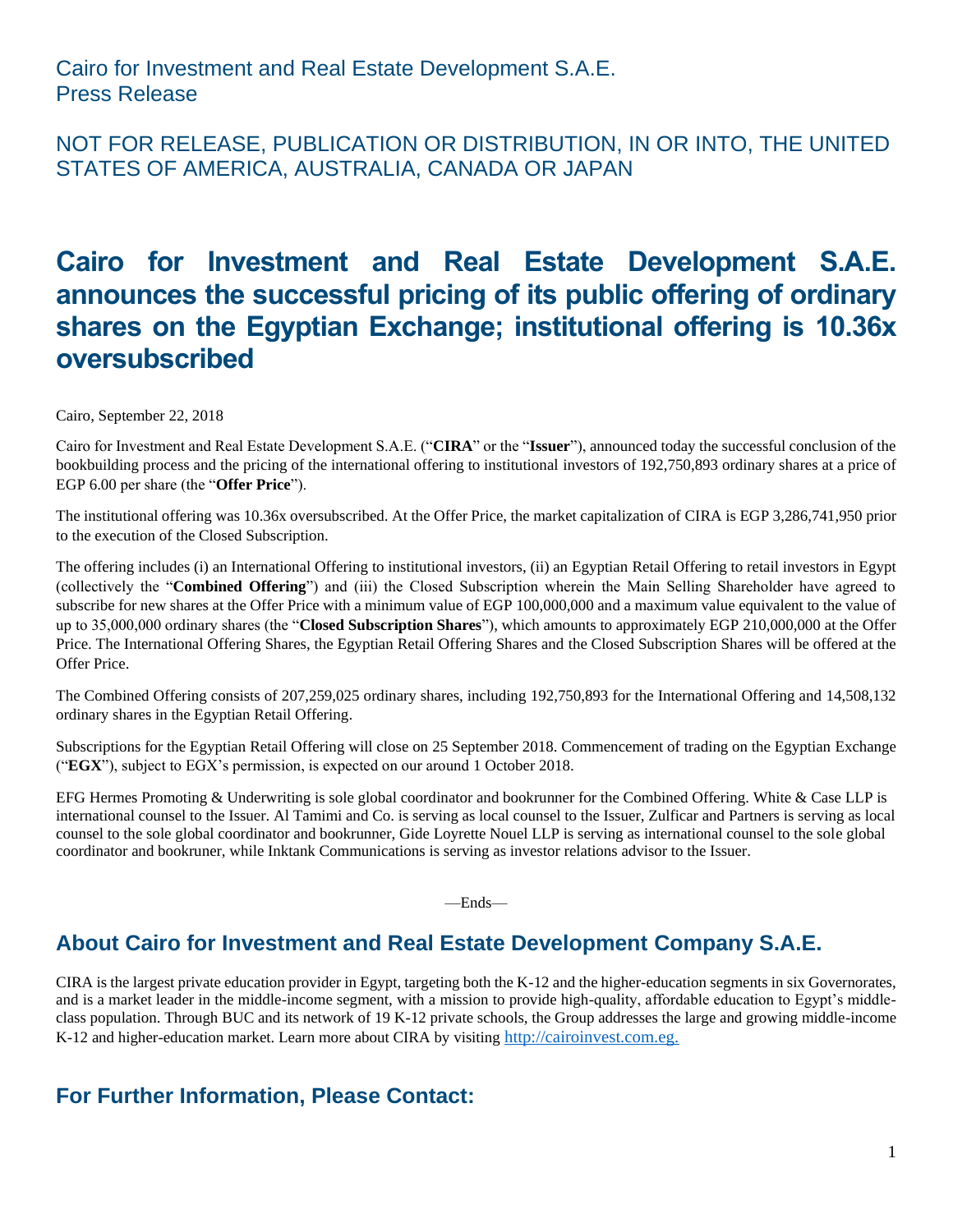#### NOT FOR RELEASE, PUBLICATION OR DISTRIBUTION, IN OR INTO, THE UNITED STATES OF AMERICA, AUSTRALIA, CANADA OR JAPAN **Cairo for Investment and Real Estate Development**

**Mohamed El Khouly** Chief Financial Officer T: +2 01001769999 E[: mohamed.elkholy@cairoinvest.com.eg](mailto:mohamed.elkholy@cairoinvest.com.eg)

**Laila Kamel** Head of Investor Relations T: +2 01068772112 E[: laila.kamel@cairoinvest.eg](mailto:laila.kamel@cairoinvest.eg)

# **Important Notice**

The summary information contained in this announcement is for background purposes only and is not and does not purport to be full or complete. No reliance may or should be placed by any person for any purpose whatsoever on the information contained in this announcement or on its completeness, accuracy or fairness. The information in this announcement is subject to change, and no person undertakes to provide the recipient of this announcement with any additional information, or to update this announcement or to correct any inaccuracies. This announcement has not been approved by any competent regulatory authority.

This announcement has not been independently verified, and no representation or warranty, express or implied, is made or given by or on behalf of the Company, the Selling Shareholder and/or EFG Hermes Promoting & Underwriting or any of their respective parent or subsidiary undertakings, or the subsidiary undertakings of any such parent undertakings, or any of such person's respective directors, officers, employees, agents, affiliates or advisers, as to, and no reliance should be placed on, the accuracy, completeness or fairness of the information or opinions contained in this announcement and no responsibility or liability is assumed by any such persons for any such information or opinions or for any errors or omissions. All information presented or contained in this announcement is subject to verification, correction, completion and change without notice.

EFG Hermes Promoting & Underwriting is acting exclusively for the Company and the Main Selling Shareholder and no one else in connection with the Combined Offering and will not regard any other person (whether or not a recipient of this announcement) as their client in relation to the Combined Offering and will not be responsible to anyone other than the Company and the Main Selling Shareholder for providing the protections afforded to their client nor for providing advice in relation to the proposed offering.

The material set forth herein is for informational purposes only and does not constitute an offer of securities for sale or a solicitation of any offer to buy securities in the United States, Australia, Canada, Japan or any other jurisdiction in which such an offer or solicitation is unlawful. The securities referred to herein may not be sold in the United States absent registration or an exemption from registration under the US Securities Act of 1933, as amended. CIRA does not intend to register any of the securities in the United States or to conduct a public offering of the securities in the United States. Subject to certain exceptions, the securities referred to herein may not be offered or sold in Australia, Canada or Japan, or for the account or benefit of, any national, resident or citizen of Australia, Canada or Japan. Copies of this material are not being, and should not be, distributed or sent into the United States, Australia, Canada or Japan.

This communication is an advertisement and not a prospectus and does not constitute an offer of securities to the public in the United Kingdom or elsewhere. Any offer to acquire shares pursuant to the proposed offering will be made, and any investor should make his investment, solely on the basis of information that is contained in an offering circular expected to be published by the Company in due course (the "Offering Circular"). Copies of the Offering Circular will, following publication, be available from the Company's registered office. In the United Kingdom, this communication and, when effected, the offering are and will be only addressed to, and directed at "qualified investors" as defined in Directive 2003/71/EC, as amended, who are also (i) persons who have professional experience in matters relating to investments falling within the definition of "investment professionals" in Article 19(5) of the Financial Services and Markets Act 2000 (Financial Promotion) Order 2005 (the Order), (ii) high net worth entities falling within Article 49(2) of the Order or (iii) other persons to whom it may lawfully be communicated (all such persons together being referred to as relevant persons). Any person who is not a relevant person should not act or rely on this document or any of its contents.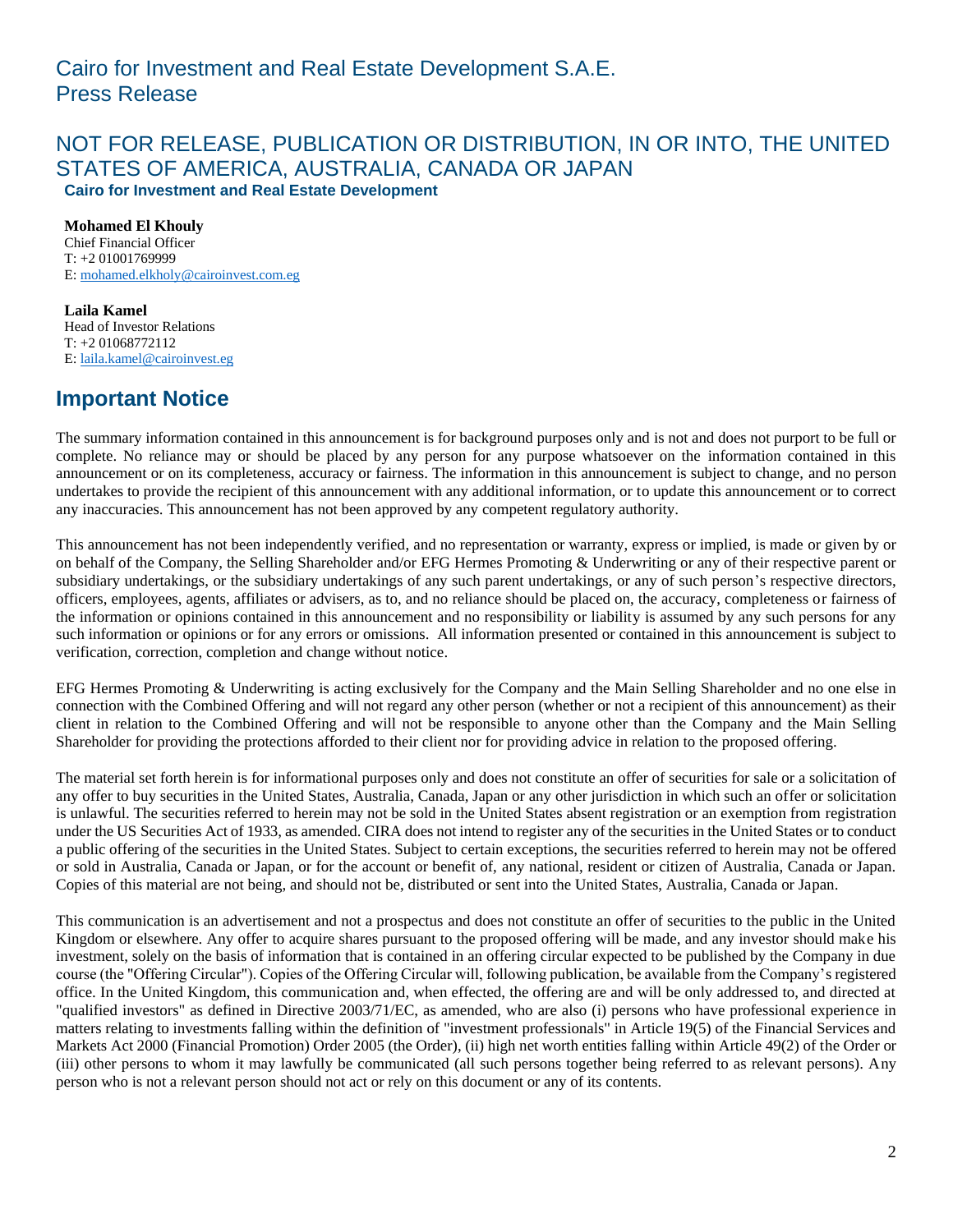# NOT FOR RELEASE, PUBLICATION OR DISTRIBUTION, IN OR INTO, THE UNITED STATES OF AMERICA, AUSTRALIA, CANADA OR JAPAN

The information contained in this document does not constitute an offer to sell or the solicitation of an offer to buy securities in Egypt or any offer, which requires a license from FRA. Investors in Egypt should only refer to and make any purchases based solely in reliance on the PSN to be reviewed and approved by the FRA and/or the EGX.

This document and/or the transaction/sale of the shares have not been reviewed, verified, approved and/or licensed by the Central Bank of the UAE, the Securities and Commodities Authority of the UAE and/or any other relevant licensing authority in the UAE including any licensing authority incorporated under the laws and regulations of any of the free zones established and operating in the territory of the UAE, in particular the Dubai Financial Services Authority (DFSA), a regulatory authority of the Dubai International Financial Centre (DIFC), the Financial Services Regulatory Authority (FSRA) a regulatory authority of the Abu Dhabi Global Market (ADGM) or any other authority in any other jurisdiction within the UAE. This document is not an offer of shares for sale or a solicitation of an offer to purchase shares in the UAE, the DIFC (except by way of an Exempt Offer as per the rules of the DFSA), the ADGM (except by way of an Exempt Offer as per the rules of the FSRA) or any other free zone in the UAE.

This announcement and any offer if made subsequently is directed only at persons in member states of the European Economic Area who are "qualified investors" within the meaning of Article  $2(1)(e)$  of the Prospectus Directive (Directive 2003/71/EC) (Qualified Investors). This announcement must not be acted on or relied on in any member state of the European Economic Area, by any person who is not a Qualified Investor. Any person in the EEA who acquires the securities in any offer (an investor) or to whom any offer of the securities is made will be deemed to have represented and agreed that it is a Qualified Investor. Any investor will also be deemed to have represented and agreed that any securities acquired by it in the offer have not been acquired on behalf of persons in the EEA other than Qualified Investors or persons in the UK and other member states (where equivalent legislation exists) for whom the investor has authority to make decisions on a wholly discretionary basis, nor have the securities been acquired with a view to their offer or resale in the EEA to persons where this would result in a requirement for publication by Cairo for Investment and real Estate Development S.A.E. or any other manager of a prospectus pursuant to Article 3 of the Prospectus Directive. Cairo for Investment and real Estate Development S.A.E. and the Underwriter and their respective affiliates, and others will rely on the truth and accuracy of the foregoing representations and agreements.

This announcement does not constitute or form part of any offer or any solicitation to purchase nor shall it or the fact of its distribution, form the basis of, or be relied on in any purchase. The securities must not be offered, sold or purchased except in circumstances that do not constitute a public offering. This announcement and any subsequent offer of securities may be restricted by law in certain jurisdictions and persons receiving this announcement or any subsequent offer should inform themselves about and observe any restriction. Failure to comply with these restrictions may violate securities laws of certain jurisdictions.

# **Information to Distributors**

According to the product governance requirements contained within: (a) EU Directive 2014/65/EU on markets in financial instruments, as amended ("MiFID II"); (b) Articles 9 and 10 of Commission Delegated Directive (EU) 2017/593 supplementing MiFID II; and (c) local implementing measures, the target market assessment in respect of the securities offered in the global offering (the "Offered Securities") has led to the conclusion that : (i) the target market of the Offered Securities is eligible counterparties and professional clients only, each as defined in MiFID II; and (ii) all channels for distribution to eligible counterparties and professional clients of the Offered Securities are appropriate (the "Target Market Assessment"). Any person subsequently offering, selling or recommending the Offered Securities (a "distributor") should take into consideration the manufacturer's Target Market Assessment; however, a distributor subject to MiFID II is responsible for undertaking its own target market assessment in respect of the Offered Securities (by either adopting or refining the manufacturer's Target Market Assessment) and determining appropriate distribution channels.

The Target Market Assessment is conducted solely for the purposes of the manufacturer's product approval process and neither constitutes an assessment for any particular client of suitability or appropriateness for the purposes of MiFID II nor a recommendation to invest in, or purchase, or take any other action whatsoever with respect to the Offered Securities.

Notwithstanding the Target Market Assessment, the attention of distributors is drawn to the fact that: the price of the Offered Securities may decline and investors could lose all or part of their investment; the Offered Securities offer no guaranteed income and no capital protection; and that an investment in the Offered Securities is compatible only with investors who do not need a guaranteed income or